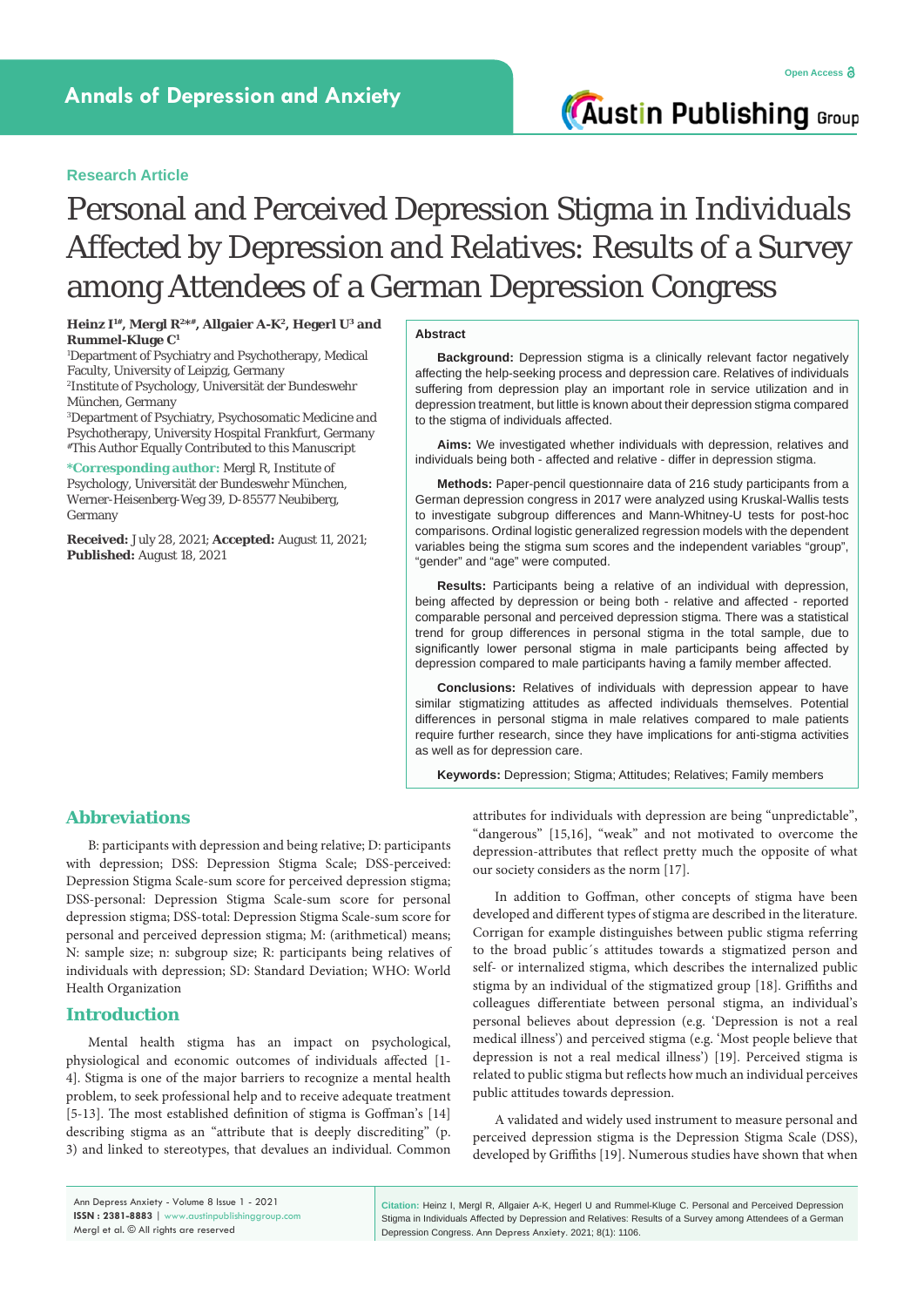measured with the DSS, scores for perceived stigma are higher than those for personal stigma [11,20-22]. Furthermore, personal and perceived stigma scores vary between different groups depending on e.g. gender, age, personal history of depression as well as the level of contact to individuals with depression (e.g. having a family member affected) [1,6,11,20,23-25]. The stigma of relatives of individuals suffering from depression is of great interest, since relatives can impact on how patients deal with their illness, for instance they can refer them to seek professional help [26] or be opposed to it [27]. Moreover, it is often the family members who communicate with mental health professionals. As key persons especially when giving care to affected individuals, they understand the patient the most and thus can support mental health professionals in treating depression [28], e.g. in supporting pharmacological treatment adherence [29]. A family member's stigma may therefore impede a patient's recovery.

Previous studies adressing stigma in relatives or family members of individuals with depression mainly compared their personal and perceived stigma to that hold by members of the general population. For perceived stigma, higher scores have been found in both relatives of individuals suffering from depression as well as in affected individuals themselves as compared to the general public [1,20,21,23,25]. Experiencing more stigmatizing events and a greater sensitivity to those events are among the factors discussed for this association in depressed individuals. Likewise, the personal contact to an affected person e.g. within the family appears to be associated with a greater exposure to stigmatizing events, too [21]. Regarding personal stigma, findings are somewhat inconsistent. Some researchers revealed lower personal stigma scores for individuals with depression as well as for relatives of individuals with depression compared to the general public [6,11,20,23,24] arguing that experiencing the disorder first hand or by a family member increases the understanding of the condition and the respective tolerance [20] or may be associated with an increased knowledge about depression or both [11]. Other studies did not reveal differences in personal stigma (assessed with the DSS) between patients, relatives, and the broad public [15,21]. However, only a few studies compared depression stigma between individuals with depression and relatives of individuals with depression revealing comparable personal and perceived stigma scores for both groups [21]. This comparison is of at least as much importance as the comparison of these groups with general population samples, because of the closer relationship of a relative to a depressed individual and the relative´s involvement in depression care. Based on findings from a former study with a similar sample [21], the aim of this study was to investigate whether three groups of attendees of a German depression congress (participants with depression, participants being a relative of an individual with depression and participants being both affected and relative) significantly differ in personal and perceived depression stigma. Further we investigated if potential effects are moderated by relevant covariates such as age and gender, since covariates were not investigated so far, and that information might be important to tailor group-specific interventions to address stigma. We hypothesized according to [21] that participants with depression, participants being a relative of an individual with depression and participants being both affected and relative do not differ in personal and perceived stigma. Further, it was examined in an explorative way whether potential differences in personal or perceived stigma between these three subgroups were moderated by age and gender.

### **Materials and Methods**

#### **Sample**

The study is based on data from a German sample, i.e. attendees of the German Depression Congress in Leipzig, Germany in the year 2017. Attendees came from all over Germany and were mainly affected by depression themselves and/or relatives of individuals with depression. The remaining participants were primarily interested in the topic neither being affected nor having an affected family member. All attendees had been asked to complete a paper-pencil questionnaire on site for evaluation purposes. The survey received a positive vote of the ethical committee of the Medical Faculty at the University of Leipzig, Germany (Reference number: 205/13-ek) and was conducted according to the principles of the Declaration of Helsinki. All participants gave written informed consent prior to the survey.

#### **Instrument**

Participants filled in the standardized Depression Stigma Scale (DSS) [19,22,23] containing two sub-scales with 9 items each to assess personal depression stigma (DSS-personal) and perceived depression stigma (DSS-perceived) on a five-point Likert scale ranging from , strongly disagree' (0) to 'strongly agree' (4). Higher sum scores on each scale (range 0-36) and in total indicate more stigmatizing attitudes towards depression. The questionnaire was presented in a German version. Forward translation as well as back-translation of the original English version by Griffiths [19] were performed following the guidelines published by the World Health Organization (WHO) [30]. The DSS demonstrated sufficient to good internal consistency for the two subscales and high test-retest reliability for the DSS as a whole [8,19,23]. Participants further provided sociodemographic information on age, gender, educational level, and status (individual with depression, relative of an individual with depression, individual being both affected and relative, individual being neither affected nor relative). We intentionally kept the survey short and did not, for example, use questionnaires assessing symptoms of depression so as not to give the impression that research was the primary concern at the event.

#### **Statistical analysis**

In order to test subgroup differences (defined by "status") in DSSpersonal and DSS-perceived a Kruskal-Wallis test was performed. By using the Mann-Whitney-U-Test, differences between two groups of participants (e.g., participants with depression versus relatives of an individual with depression) regarding DSS-personal and DSSperceived stigma were tested for statistical significance. These tests were not only conducted for the total sample but also for subgroups stratified by gender and age group. Moreover, we selected ordinal logistic generalized regression models with the dependent variables being DSS-personal and DSS-perceived and the independent variables "status" (three categories: 1: participant with depression, 2: participant being relative of an individual with depression, 3: participant being both affected and relative; reference category: 3), "gender" (two categories: 1: female, 2: male; reference category: 2) and "age group" (based on the terciles of the age distribution in the final sample leading to three categories: 1: not exceeding 39 years,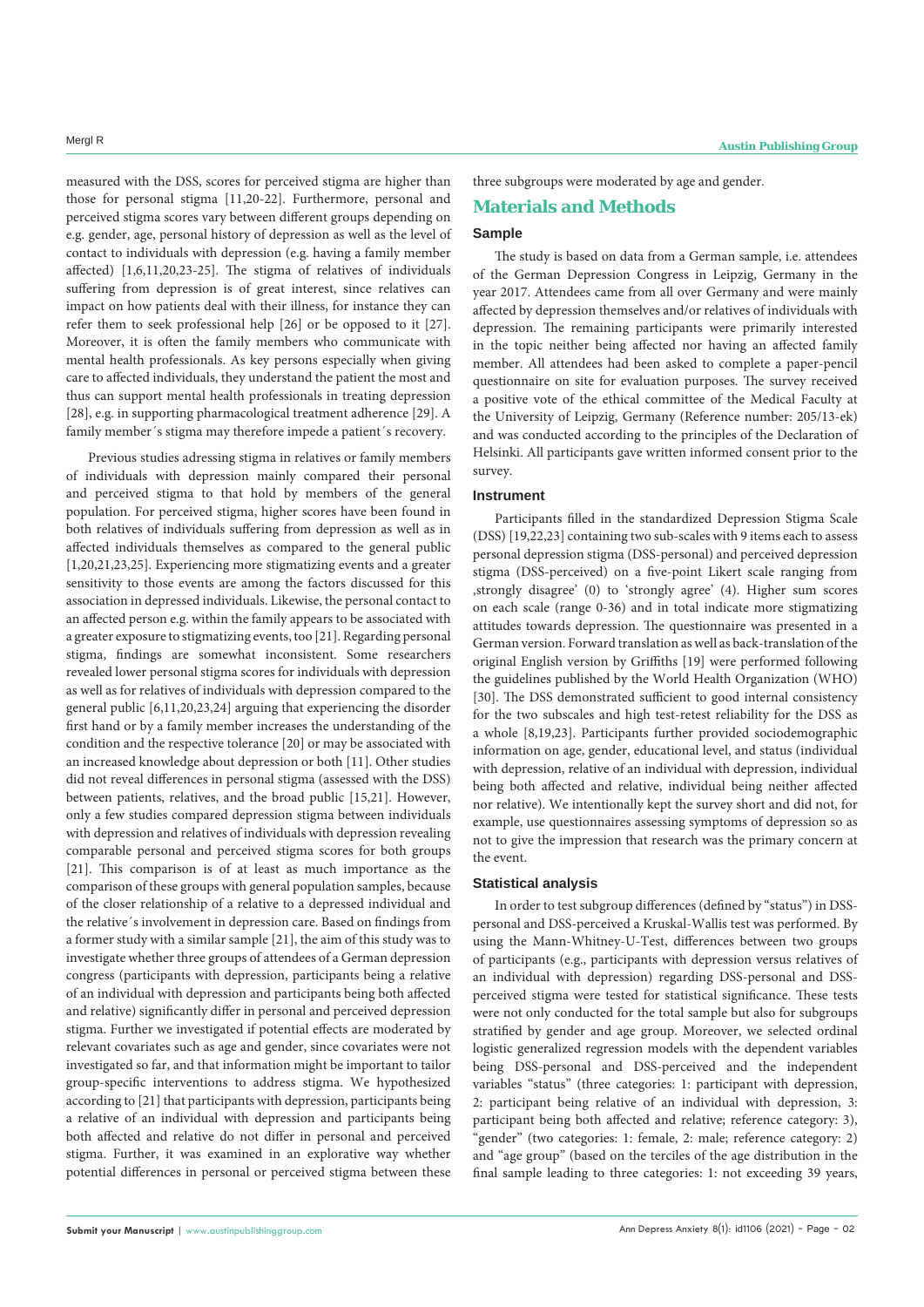2: 40 to 54 years, and 3: at least 55 years; reference category: 3) in order to be able to separate effects of the factor "status" from effects of other variables with a potential influence on DSS-personal and DSSperceived. This model was chosen rather than a general linear model since DSS items were rank scaled. Further, two-fold interactions of the factor "status" and the two factors "gender" and "age group" had been analyzed to identify potential moderators of status effects on depression stigma. The level of significance was defined as  $\alpha = 0.05$ . Only in the case of post-hoc group comparisons an alpha-adjustment according to the Bonferroni correction was applied. All statistical tests were two-sided. Effect sizes were interpreted according to Cohen [31].

# **Results**

#### **Sample characteristics**

Table 1: Description of the sample.

Out of *N*=271 participants who gave their written informed consent, 249 (91.9%) filled in the questionnaires. Due to missing data regarding age and in DSS items or inconsistent data regarding sex, 23 (8.49%) participants were excluded. From the remaining 226 participants (83.39%), only ten (4.4%) were neither affected by depression nor relative of an affected individual. With regard to the low statistical power, this subgroup was excluded. Thus, the final sample consisted of 216 participants; characteristics are summarized in Table 1.

The final sample  $(N = 216)$  and the group of excluded participants  $(N = 55$ ; due to missing/inconsistent values, or status "being neither depressed nor relatives of an individual with depression") were

| <b>Variables</b>                                               | Final sample (N=216) |  |  |
|----------------------------------------------------------------|----------------------|--|--|
| Gender                                                         |                      |  |  |
| Females                                                        | 166 (76.9%)          |  |  |
| Males                                                          | 50 (23.1%)           |  |  |
| Age group                                                      |                      |  |  |
| Not exceeding 39 years                                         | 63 (29.2%)           |  |  |
| 40 to 54 years                                                 | 77 (35.6%)           |  |  |
| At least 55 years                                              | 76 (35.2%)           |  |  |
| Educational level <sup>a</sup>                                 | $(n=215)$            |  |  |
| No graduation                                                  | 22 (10.2%)           |  |  |
| Academic or vocational education                               | 61 (28.4%)           |  |  |
| At least graduate degree (like Bachelor of Arts)               | 128 (59.5%)          |  |  |
| Other                                                          | $4(1.9\%)$           |  |  |
| <b>Status</b>                                                  |                      |  |  |
| Participant with depression                                    |                      |  |  |
| (99 females (77.3%), 29 males (22.7%))                         | 128 (59.3%)          |  |  |
| Participant being relative of an individual with<br>depression | 38 (17.6%)           |  |  |
| (24 females (63.2%), 14 males (36.8%))                         |                      |  |  |
| Participant being both affected and relative                   | 50 (23.1%)           |  |  |
| (43 females (86.0%), 7 males (14.0%))                          |                      |  |  |

Notes: <sup>a</sup>For one individual information about the educational level was not available. Excluded individuals: Subjects with inconsistent values in gender or missing values in items of the Depression Stigma Scale (DSS), age or status "being neither depressed nor relatives of an individual with depression".

comparable regarding the gender distribution and educational level. Excluded individuals were older than persons from the final sample only by trend  $(Z = -1.84; p = 0.07)$ . Significant differences between excluded and included individuals in status distribution were due to the exclusion of persons being neither affected by depression nor relatives of an individual affected. If this subgroup is excluded from the analysis the status differences are no longer significant ( $\chi^2$  = 0.58;  $df = 2$ ;  $p = 0.75$ ).

# **Personal and perceived stigma**

Table 2 summarizes the mean values for the DSS sum scores both in the total sample and several subgroups stratified by status, gender, and age.

Overall, sum scores for DSS-personal were significantly lower than corresponding scores for DSS-perceived (mean difference = -16.22; standard deviation (SD) = 7.87; *Z* = -12.47; *p*<0.0001; effect size  $r = 0.60$ ). There was a statistical trend for status differences regarding DSS-personal ( $H = 4.90$ ;  $df = 2$ ;  $p = 0.09$ ), with participants affected by depression demonstrating significantly lower sum scores than participants being relatives of an individual affected at the 5% level ( $Z = -2.233$ ;  $p = 0.03$ ; effect size  $r = 0.17$ ). Other significant status differences regarding DSS sum scores did not occur. Neither gender differences nor age group differences for DSS sum scores were statistically significant. The ordinal logistic generalized regression models to analyze status effects on DSS-personal and DSS-perceived as well as the potential moderating effects of the factors "gender" and "age" revealed no significant results. Regarding DSS-personal, statusrelated differences between the corresponding DSS sum scores were only significant by trend ( $\chi^2$  = 5.96;  $df$  = 2;  $p$  = 0.051) due to significant differences between participants with depression (D) and participants being relatives of individuals with depression (R) (D<R; see Table 2) and neither moderated by the factor "age group" nor by the factor "gender". Regarding the DSS-perceived, there was no significant association with status, age group, and gender. The status differences of these scores were not moderated by age or gender.

Table 3 summarizes status differences regarding DSS sum scores for the total sample and several sub-samples stratified by gender and age.

According to results of the Kruskal-Wallis tests, there was a statistical trend for status differences in DSS-personal in the subgroup of males ( $H = 5.81$ ;  $df = 2$ ;  $p = 0.055$ ), due to significantly lower mean scores for DSS-personal in individuals with depression as compared to relatives of individuals with depression ( $Z = -2.43$ ;  $p = 0.015$ ). This finding was significant at the alpha-adjusted significance level ( $\alpha$  = 0.017) and associated with a medium effect size  $(r = 0.37)$ . There were neither significant status differences for DSS-perceived in the total sample nor in subgroups defined by gender and age.

### **Discussion**

Individuals with depression, relatives of individuals with depression and individuals being both affected and relative did not differ in personal and perceived depression stigma (according to hypothesis 1). These results are in line with a previous study on personal and perceived depression stigma of a similar sample [21] and former studies showing lower personal stigma and higher perceived stigma are equally associated with having an own history of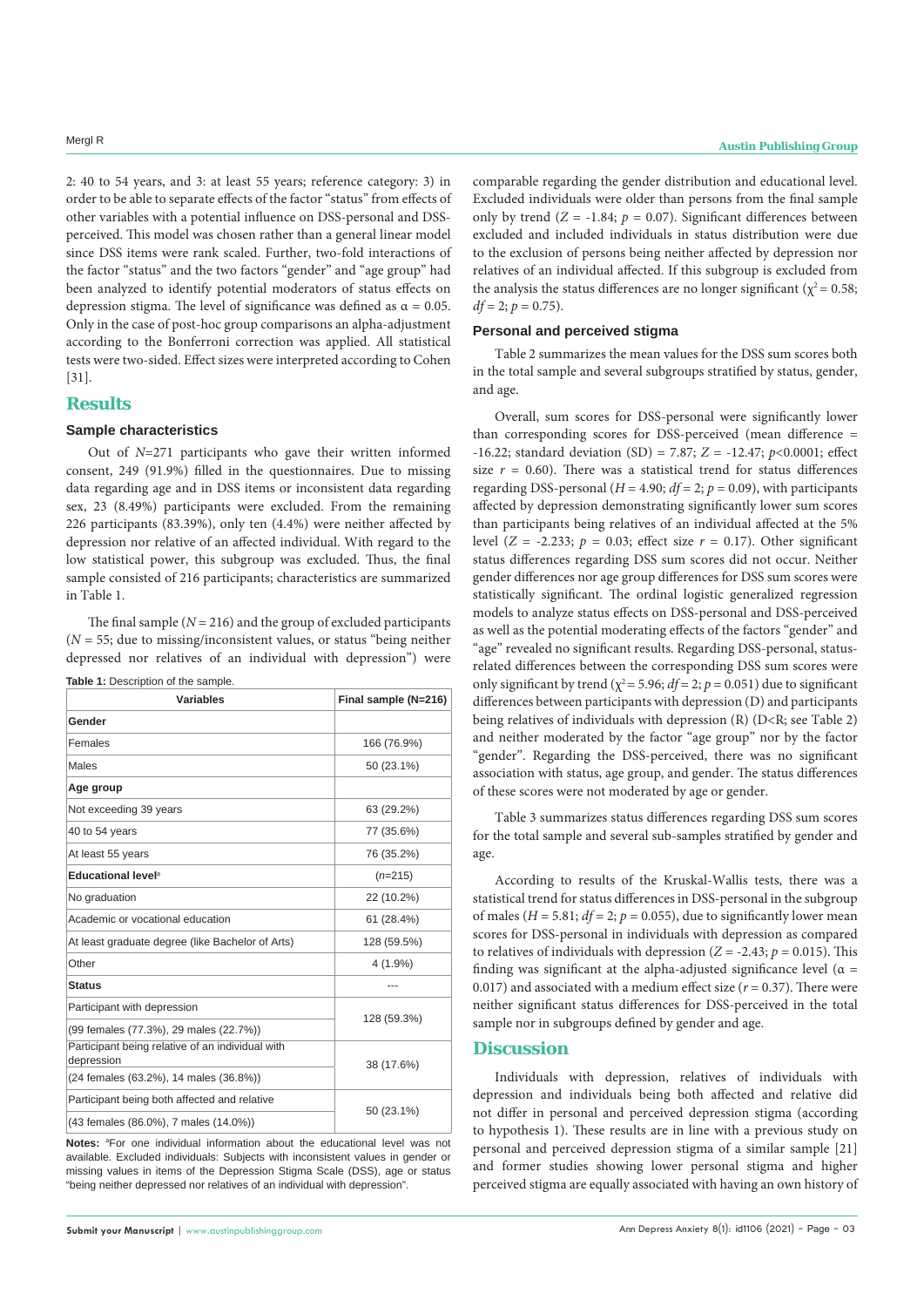| Table 2: Depression stigma sum scores for the total sample and subgroups. |  |
|---------------------------------------------------------------------------|--|
|---------------------------------------------------------------------------|--|

| Group                                        | <b>DSS-personal sum score</b><br>M (SD) | p value                                                | <b>DSS-perceived sum</b><br>score M (SD) | p value           | <b>DSS-total sum</b><br>score M (SD) | p value           |
|----------------------------------------------|-----------------------------------------|--------------------------------------------------------|------------------------------------------|-------------------|--------------------------------------|-------------------|
| Total group $(N=216)$                        | 5.31(4.25)                              |                                                        | 21.53 (7.17)                             | $---$             | 26.85 (8.77)                         | ---               |
| <b>Status</b>                                | ---                                     | $0.09^{*a}$ (post-hoc:<br>$D < R$ ( $p = 0.03^{*b}$ )) |                                          | 0.34a             |                                      | 0.57a             |
| Depressed (D) $(n=128)$                      | 4.75 (3.70)                             |                                                        | 21.14 (8.13)                             | $---$             | 25.89 (9.35)                         | $---$             |
| Relative $(R)$ ( $n=38$ )                    | 6.92(5.21)                              | ---                                                    | 21.05 (5.89)                             | $--$              | 27.97 (8.37)                         | $---$             |
| Both de pressed and relative (B)<br>$(n=50)$ | 5.54(4.51)                              |                                                        | 22.90 (5.03)                             | ---               | 28.44 (7.22)                         | ---               |
| Gender                                       | ---                                     | 0.16 <sup>b</sup>                                      | ---                                      | 0.71 <sup>b</sup> | ---                                  | 0.58 <sup>b</sup> |
| Females $(n=166)$                            | 5.09(4.20)                              | $---$                                                  | 21.74 (6.66)                             | $---$             | 26.83 (8.44)                         | $---$             |
| Males $(n=50)$                               | 6.06(4.37)                              | $---$                                                  | 20.84 (8.68)                             | $---$             | 26.90 (9.90)                         | $---$             |
| Age group                                    | ---                                     | 0.13 <sup>a</sup>                                      |                                          | 0.76a             |                                      | 0.78 <sup>a</sup> |
| Not exceeding 39 years $(n=63)$              | 6.29(4.72)                              | ---                                                    | 21.29 (5.79)                             | $--$              | 27.57 (8.31)                         | $---$             |
| 40 to 54 years $(n=77)$                      | 4.96(3.45)                              | $---$                                                  | 22.10 (6.19)                             | $---$             | 27.06 (7.40)                         | $---$             |
| At least 55 years $(n=76)$                   | 4.87(4.49)                              | ---                                                    | 21.16 (8.95)                             | ---               | 26.03 (10.33)                        | $--$              |

Notes:  $M$  = means;  $N$  = sample size;  $n$  = subgroup size;  $SD$  = standard deviation; DSS-personal = sum score personal depression stigma (maximum possible score: 36); DSS-perceived = sum score perceived depression stigma (maximum possible score: 36); DSS-total = sum score personal and perceived depression stigma (maximum possible score: 72); Depressed (D) = participants with depression; Relative (R) = participants being relative of an individual with depression; (B) = participants with depression and being relative. \* *p*<0.10; <sup>\*</sup>*p*<0.05.<br>ªaccording to the result of a Kruskal-Wallis test:

according to the result of a Kruskal-Wallis test;

b according to the result of a Mann-Whitney U test.

**Table 3:** Differences in personal and perceived depression stigma in relation to status.

| <b>Variables</b>          | D             | $\mathsf R$  | в              |                |                                   |  |  |  |
|---------------------------|---------------|--------------|----------------|----------------|-----------------------------------|--|--|--|
|                           | $(n=128)$     | $(n = 38)$   | $(n = 50)$     | p <sup>a</sup> | Post-hoc comparisons <sup>b</sup> |  |  |  |
|                           | (M, SD)       | (M, SD)      | (M, SD)        |                |                                   |  |  |  |
| Gender-specific subgroups |               |              |                |                |                                   |  |  |  |
| Females ( $n = 166$ )     |               |              |                |                |                                   |  |  |  |
| $\mathsf{n}$              | 99            | 24           | 43             | ---            | $---$                             |  |  |  |
| DSS-personal              | 4.78 (3.89)   | 5.96(5.03)   | 5.33(4.40)     | 0.64           | ---                               |  |  |  |
| DSS-perceived             | 21.51 (7.78)  | 20.96 (4.59) | 22.72 (4.49)   | 0.39           | $---$                             |  |  |  |
| Males ( $n = 50$ )        |               |              |                |                |                                   |  |  |  |
| $\mathsf{n}$              | 29            | 14           | $\overline{7}$ | ---            | ---                               |  |  |  |
| DSS personal              | 4.66(3.03)    | 8.57(5.27)   | 6.86(5.27)     | 0.06           | D <r <math="">p = 0.015</r>       |  |  |  |
| <b>DSS</b> perceived      | 19.90 (9.29)  | 21.21 (7.83) | 24.00 (8.00)   | 0.48           | ---                               |  |  |  |
| Age-specific subgroups    |               |              |                |                |                                   |  |  |  |
| ≤ 39 years ( $n = 63$ )   |               |              |                |                |                                   |  |  |  |
| $\mathsf{n}$              | 34            | 10           | 19             | $\overline{a}$ | ---                               |  |  |  |
| DSS-personal              | 5.74(4.51)    | 8.90(5.41)   | 5.89(4.51)     | 0.19           | $---$                             |  |  |  |
| DSS-perceived             | 19.62 (6.50)  | 23.40 (4.88) | 23.16 (3.83)   | 0.11           | ---                               |  |  |  |
| 40-54 years ( $n = 77$ )  |               |              |                |                |                                   |  |  |  |
| $\mathsf{n}$              | 50            | 8            | 19             | $\overline{a}$ | $---$                             |  |  |  |
| DSS-personal              | 4.72 (3.33)   | 5.63(3.38)   | 5.32(3.87)     | 0.8            | ---                               |  |  |  |
| DSS-perceived             | 21.56 (7.08)  | 21.75 (2.32) | 23.68 (4.46)   | 0.41           | ---                               |  |  |  |
| ≥ 55 years ( $n = 76$ )   |               |              |                |                |                                   |  |  |  |
| $\sqrt{n}$                | 44            | 20           | 12             | ---            | ---                               |  |  |  |
| DSS-personal              | 4.02(3.30)    | 6.45(5.63)   | 5.33(5.68)     | 0.31           | ---                               |  |  |  |
| DSS-perceived             | 21.84 (10.16) | 19.60 (6.99) | 21.25 (7.20)   | 0.26           | ---                               |  |  |  |

Notes:  $M =$  (arithmetical) mean;  $N/n =$  (sub-)sample size; *SD* = standard deviation; DSS-personal = sum score personal depression stigma; DSS-perceived = sum score perceived depression stigma; D = participants with depression; R = participants being relative of an individual with depression; B = both affected and relative. a based on a Kruskal-Wallis test;

b based on Mann-Whitney U tests (only statistically significant findings are reported here (with the significance level being alpha = 0.05); \* significant at the alpha-adjusted significance level (α = 0.017 (=0.05/3)).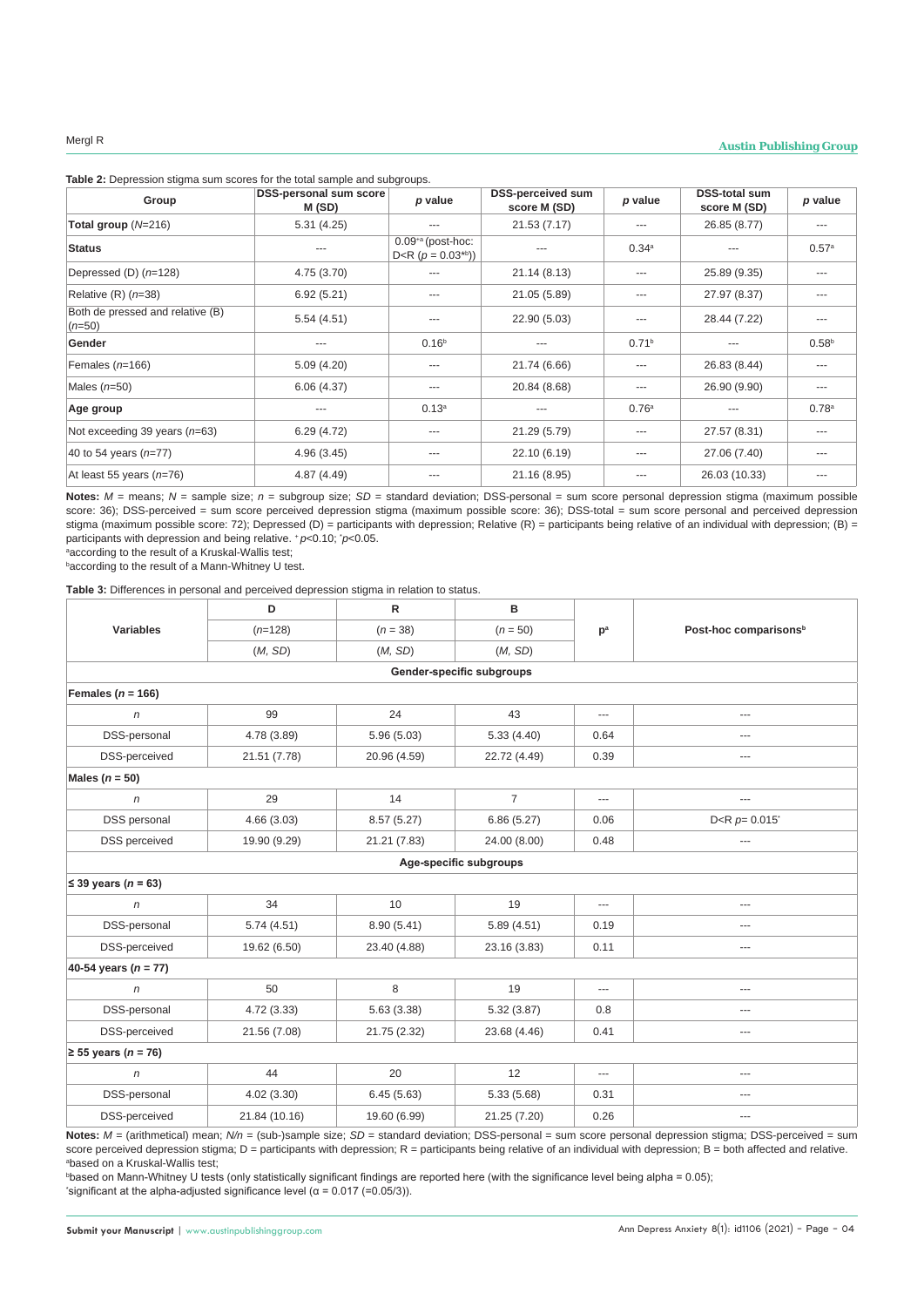depression, a parental history of depression or prior contact to people with depression [6,20,23,25].

Further, depression stigma seems not to be higher or lower when being both affected by depression as well as a relative of an affected person. Our findings imply that individuals with depression as well as their relatives benefit equally from interventions to reduce stigma, without tailoring them to these respective subgroups. However, the additional explorative analysis of status-related group differences in stigma, stratified regarding age and gender, revealed a significantly lower personal depression stigma in males with depression as compared to male relatives (medium effect size). Several studies demonstrated gender differences in personal stigma for males showing higher scores than females (e.g. [6,20,23]) concluding less awareness, less mental health literacy or lower understanding for the disorder in males [32], possibly due to a lower prevalence of depressive disorders in men than in women [33]. In our sample, personal stigma was comparable between males and females, only the subgroups of male relatives of individuals with depression reported significantly higher personal stigma compared to male individuals with depression. A possible explanation for this difference could be that male depressed individuals have more understanding of the condition due to experiencing depression themselves. Male relatives – on the other hand – may have more difficulties to accept the condition of an affected family member because they lack this first-hand experience. Females may compensate this lack through a higher empathy, awareness of depression and/or a higher knowledge about the disorder [34]. This could explain why contact with a family member or close friend suffering from depression is associated with lower personal stigma in women, but not in men as also being demonstrated in [34]. However, whether personal stigma in males differs depending on the status, i.e. experiencing depression "firsthand" or "only" by a family member requires further research with a representative sample. If so, clinicians should be aware of male relatives and help them to overcome stigmatizing attitudes and thereby enhancing family support.

It should be noted that the overall low scores for personal stigma with a mean of 5.31 (*SD*=4.25) for the total sample are striking. It is likely that only individuals with favourable attitudes and knowledge about depression were open to attend such a public event on a mental health topic that is accompanied by strong media coverage. That might also explain, why we did not find differences in personal stigma between females and males as previously reported. Individuals with higher personal stigma may be less likely to potentially disclose their own (or a family member´s) depression by attending such an event or even before getting the depression diagnosis - don´t appraise depression symptoms as part of a mental disorder [12]. Path models of help seeking showed that personal stigma, in particular, influences the perception and appraisal of depressive symptoms. This "selfidentification" as being affected from a mental health problem seems to be crucial and also impacts subsequently, how a person deals with the symptoms, e.g. whether to seek help [13]. This should be considered when planning activities to raise awareness on a mental health disorder and to address stigma. Public events may attract mainly people that already have a connection to the topic, i.e. having identified themselves as affected by depression or having already received a diagnosis [12,13]. It is conceivable that this also applies to

relatives. Therefore, such events alone may not be sufficient to reach out to individuals with higher stigma, albeit they provide the chance for personal contact that is found to reduce stigmatising attitudes and increases help-seeking intentions [3,4,35].

The strengths of the present study are a rather high sample size allowing moderator analyses and the application of the DSS being a standardized instrument. However, there are some methodological limitations restricting the validity and generalizability of the reported findings. First, the present study refers to attendees of a public congress and it can be assumed that their stigma scores are not representative for the stigma of individuals affected and relatives, who did not attend the event. Also, the small number of male participants is a methodological limitation. Second, we cannot exclude that social desirability had influenced the answers in the DSS. Third, it would have been interesting to address other relevant predictors of depression stigma like previous experiences with antistigma campaigns targeting depression [21,36] as well as beliefs in a continuum "from mentally healthy to ill" [37]. Fourth, depression diagnosis of participants based on self-report and measures of the severity of current depressive symptoms had not been applied. Likewise, the status "suffering from depression" or "being a relative" or "being both" based on self-report. Future research should take unambiguous definitions of "relatives" into account to increase comparability. Some studies merely assess "contact to a person with depression" (e.g. [24]), others assess parental history of depression (e.g. [20]) or ask specifically for family members (e.g. [23]) or family members and close friends (e.g. [6,34]), while we assessed according to Dietrich and colleagues [11,21] three categories labeled "patient", "relative", and "patient and relative".

### **Conclusion**

In conclusion, individuals with depression, relatives of individuals with depression and individuals being both depressed and relative reported comparable personal stigma and perceived stigma. While status-related group differences in depression stigma were neither moderated by age nor by gender, subgroup analyses revealed a significant group difference in personal stigma between male participants with depression and male relatives, the latter showing significantly higher personal stigma. This finding is relevant in view of the fact that relatives play an important role regarding service utilization for depression by affected patients [26] and in depression treatment [28, 29]. Research now needs to be extended using representative populations of relatives of individuals with depression, since findings on gender differences in this subpopulation have implications for anti-stigma-interventions and care providers.

#### **Acknowledgment**

Parts of this manuscript were prepared within the context of Robert Leuoth's Bachelor Thesis at the Institute of Psychology, Universität der Bundeswehr München. We wish to thank Prof. Schomerus for his constructive input to the manuscript.

#### **References**

- 1. [Grant JB, Bruce CP, Batterham PJ. Predictors of personal, perceived and](https://pubmed.ncbi.nlm.nih.gov/25791089/)  [self-stigma towards anxiety and depression. Epidemiol Psychiatr Sci. 2016;](https://pubmed.ncbi.nlm.nih.gov/25791089/)  [25: 247-254.](https://pubmed.ncbi.nlm.nih.gov/25791089/)
- 2. [Lasalvia A, Zoppei S, van Bortel T, et al. Global pattern of experienced and](https://pubmed.ncbi.nlm.nih.gov/23083627/)